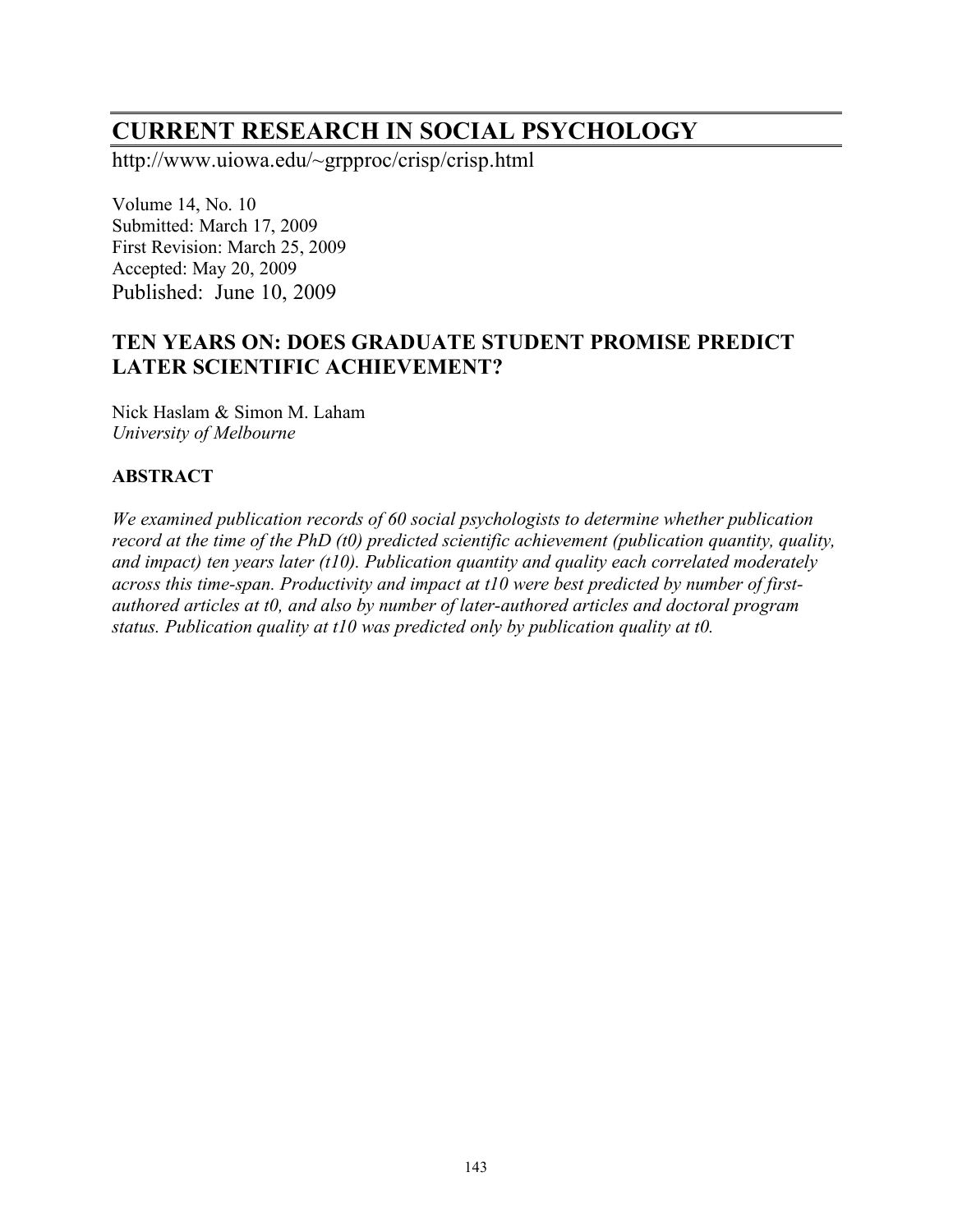### **INTRODUCTION**

Predicting the future success of junior scholars is of great concern to academic hiring committees. Recent PhDs are hired into faculty positions in the hope that their early achievements are a sign of things to come. Given the importance of research in academic work, and the costs to academic institutions of poor hiring decisions, it is important to know whether early promise translates into later research accomplishment. How strong is the relationship between earlier and later research achievement, and are some indicators of early achievement particularly diagnostic of later success?

These questions are also important for fledgling researchers and those who train them. Research students wish to know whether their achievements indicate an aptitude for an academic career. Supervisors wish to know whether certain achievements are especially predictive of later success, so that they can promote these achievements in their students. Both have an interest in identifying high, and perhaps low, potential.

Indicators of early promise might include standardized test scores, graduate coursework grades, competitive scholarships, and completion of prestigious graduate programs. Academic publication may be a particularly good indicator. Research students are strongly encouraged to publish, and early success in achieving this goal is a plausible predictor of later research accomplishment because predictor and outcome reflect the same behavior and are measured in the same currency.

It is therefore reasonable to predict that publication success during graduate school may be associated with publication success later in people's academic careers. Hiring committees compare applicants' CVs on this assumption. However, publication success in graduate school may not be unidimensional. Bibliometric researchers usually distinguish between publication *quantity*, assessed by number of publications, and *quality*, assessed by publication in more or less prestigious outlets. A journal's impact factor (IF) is often taken as a proxy for the quality of its articles. PhD graduates may vary in the quality and quantity of their published work, and it is unknown which dimension is more predictive of future publication success. Graduate students are counselled to publish in high quality journals, but publication quantity may be an equally good predictor of later achievement.

In addition to publication quality and quantity, the authorship of publications produced during graduate school may also be relevant to the prediction of later publication success. First-authored works may be especially predictive because they represent evidence of independence, initiative, and originality. Alternatively, later-authored works, which are often graduate students' first tastes of publication, may be highly predictive because they reflect skill in collaboration and belonging to a productive research team or program. There is ample evidence that collaborative research tends to be especially influential, and that it is growing in social psychology (Quinones-Vidal, Lopez-Garcia, Penaranda-Ortega, & Tortosa-Gil, 2004; Wuchty, Jones, & Uzzi, 2007).

If quality, quantity, and authorship are important dimensions of junior researchers' early publication achievement, publication impact is a particularly important dimension of achievement for more senior scholars. Impact is generally defined as the combined influence of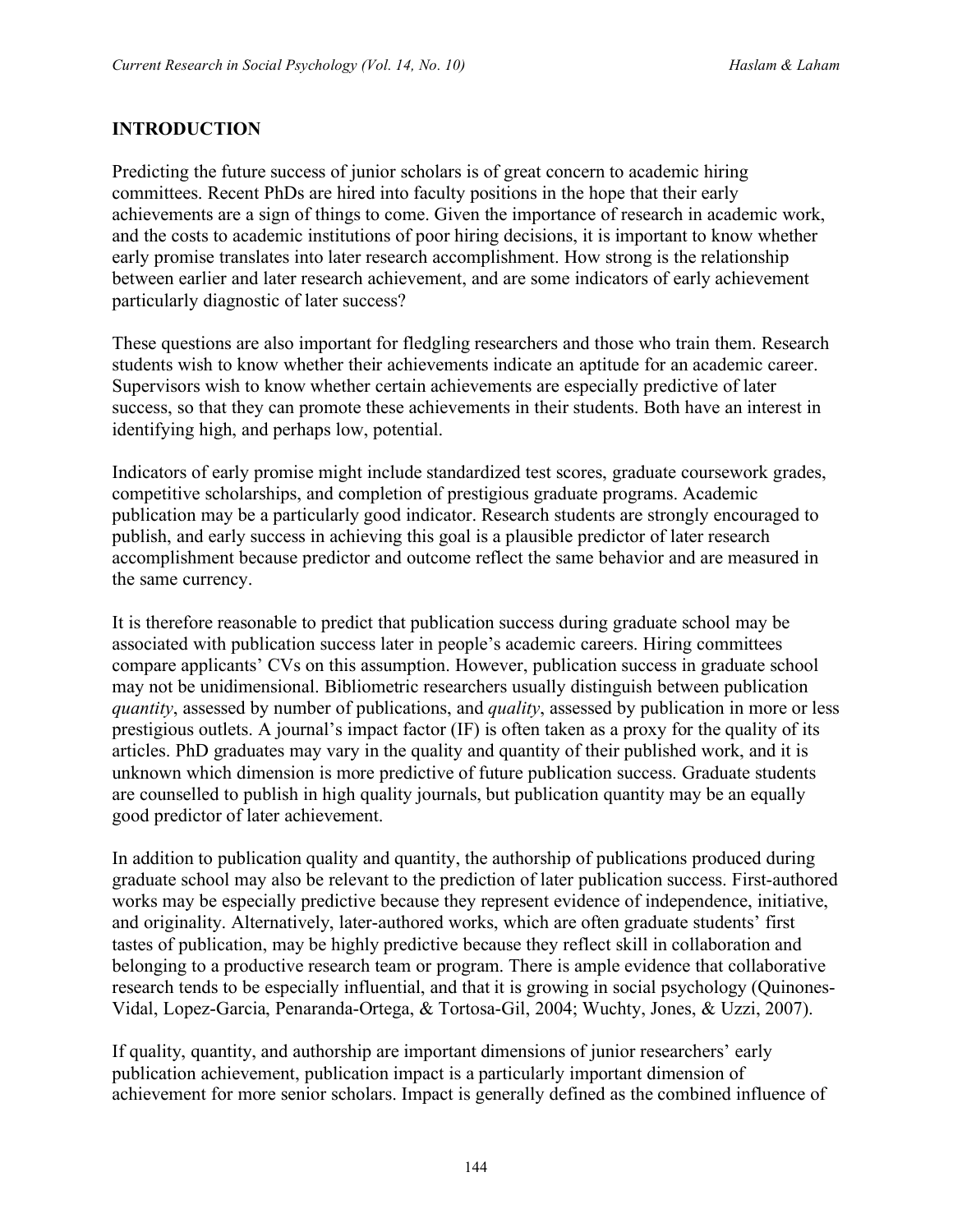an author's published work on subsequent work. It is often assessed bibliometrically by the author's total citation count (i.e., the number of times their work has been cited) or by their *h*index (Hirsch, 2005), which represents the highest number of publications that have been cited at least that number of times (e.g., an *h*-index of 8 implies that 8 publications have been cited  $\geq 8$ times). The *h*-index is a function of both publication quantity and quality, as high values require authors to write many, well-cited publications. In principle, the index, and other measures of scientific impact such as citations, places an equal weight on publication quality and quantity, as scientists who publish a few high-quality (i.e., likely to be well-cited) articles can achieve the same overall impact as those who publish many articles of relatively modest quality. The *h*-index and citation counts are increasingly used to guide decisions about hiring, promotion, and competitive awards.

In asking whether early evidence of promise is predictive of later academic success, several more specific questions now arise. First, can publication records later in researchers' careers be predicted from their earlier publication records? For example, are there consistencies over time in their publication quantity and quality? Second, is later publication impact predicted better by earlier publication quality or quantity? Third, is later publication impact predicted better by earlier first- or later-authored publications?

We addressed these questions in a study of a cohort of academic social/personality psychologists who received their PhDs in a two-year period and were still identified with their field ten years later, as demonstrated by a faculty position and membership in a professional network. We examined their publication records from the year of their PhD graduation to ten years afterwards, deriving earlier and later measures of publication quality, quantity, authorship, and impact. In the absence of previous research, our study was exploratory, making no specific predictions beyond the general expectation that early promise, as reflected in dimensions of early publication record, would be predictive of later accomplishment, reflected in indices of publication impact.

#### **METHOD**

In July 2008, we searched the 1452 profiles of doctoral-level social/personality psychologists in the Social Psychology Network (SPN) for those listing a PhD awarded in 1996 or 1997 and currently occupying full-time faculty positions. We restricted the search to psychologists educated and based in the USA. Sixty psychologists (35 men, 25 women) met these criteria. We then searched the Web of Science (WoS) database of journal publications for publication and citation data on each psychologist from three years before their PhD award year (t-3) to ten years after (t10). All publication types other than standard and review articles were excluded (e.g., book reviews, editorials). When authors shared a surname and first initial with others in the database, articles were attributed to them only after disambiguation in WoS by later initials, first names or author affiliations, and/or by information provided in the psychologists' SPN profile or institutional homepage. Data were recorded on each article and each author.

We coded every article published by an author in the 14-year period of interest for the journal, the journal's impact factor (IF: a WoS-derived mean impact factor across the years 2003-2007) as a proxy for article quality, publication year, number of authors, authorship rank, and number of citations accrued in each year. We used SPN profiles to extract information about each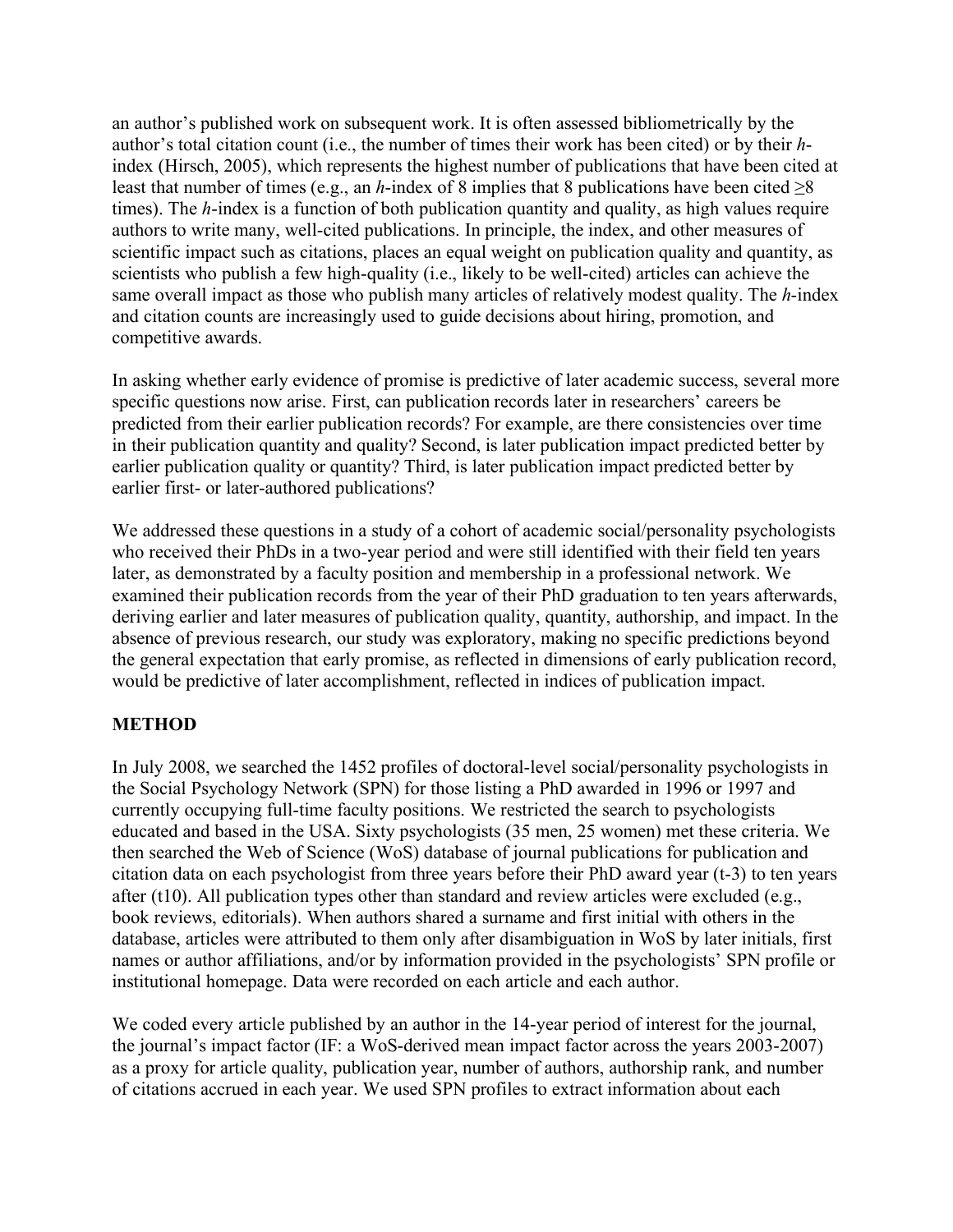author's gender and PhD-granting institution, including whether it featured in the 1997 Gourman ranking of top US social/personality psychology programs. We derived several author characteristics from the publication data: number of articles, number of citations, *h*-index, mean IF of journals in which the author's articles appeared, and number of first- and later-authored articles. All indices were computed at the time of the PhD award (t0) and 10 years after (t10).

#### **RESULTS**

Descriptive statistics are presented in Table 1. On average, the sample had published two articles at t0, with later-authored articles outnumbering first-authored articles. At t10, mean publication quantity was approximately seven times what it had been at t0 and was evenly split between first- and later-authored articles. Mean publication quality (IF) at t0 was somewhat lower than at t10, but was suppressed by 13 psychologists with no publications (i.e., IF=0). When they were omitted, mean IF did not differ from t0 to t10. Publication quantity and citations were positively skewed and were therefore subjected to square-root transformations prior to further analysis.

|                     | Mean   | <b>SD</b> | Range         |
|---------------------|--------|-----------|---------------|
| Articles (t0)       | 2.08   | 2.08      | $0 - 10$      |
| First-authored      | 0.75   | 1.17      | $0 - 5$       |
| Later-authored      | 1.33   | 1.47      | $0 - 5$       |
| Articles (t10)      | 14.80  | 10.76     | $1 - 70$      |
| First-authored      | 7.28   | 5.55      | $1 - 34$      |
| Later-authored      | 7.52   | 6.45      | $0 - 36$      |
| Articles $(t1-t10)$ | 12.72  | 9.71      | $1 - 60$      |
| First-authored      | 6.53   | 4.85      | $1-29$        |
| Later-authored      | 6.18   | 5.98      | $0 - 31$      |
| Mean IF $(t0)$      | 1.92   | 1.40      | $0.00 - 4.27$ |
| Mean IF $(t10)$     | 2.11   | 0.94      | $0.29 - 4.78$ |
| Mean IF $(t1-t10)$  | 2.06   | 1.02      | 0.29-4.87     |
| Citations $(t0)$    | 3.83   | 8.44      | $0 - 55$      |
| Citations (t10)     | 232.90 | 193.73    | $0 - 920$     |
| Citations (t1-t10)  | 229.07 | 188.84    | $0 - 865$     |
| $h$ -index (t10)    | 6.68   | 3.49      | $0 - 15$      |

#### **Table 1. Descriptive Statistics for Study Variables**

Correlations between t0 predictors and t10 publication outcomes are presented in Table 2. t10 publication impact (citations and *h*-index) was predicted most strongly by t0 publication quantity, but publication quality and PhD program status also correlated with one or both indices. t10 publication quantity was strongly predicted by  $t_0$  quantity, demonstrating moderate longitudinal stability, and especially by the number of first-authored articles at t0. t10 publication quality was predicted most strongly by quality at t0, again showing good consistency over time. All findings were essentially unchanged when the analysis was restricted to psychologists with at least one t0 publication. In summary, later quantity was best predicted by earlier quantity, later quality by earlier quality, and later impact by earlier quantity more than by earlier quality.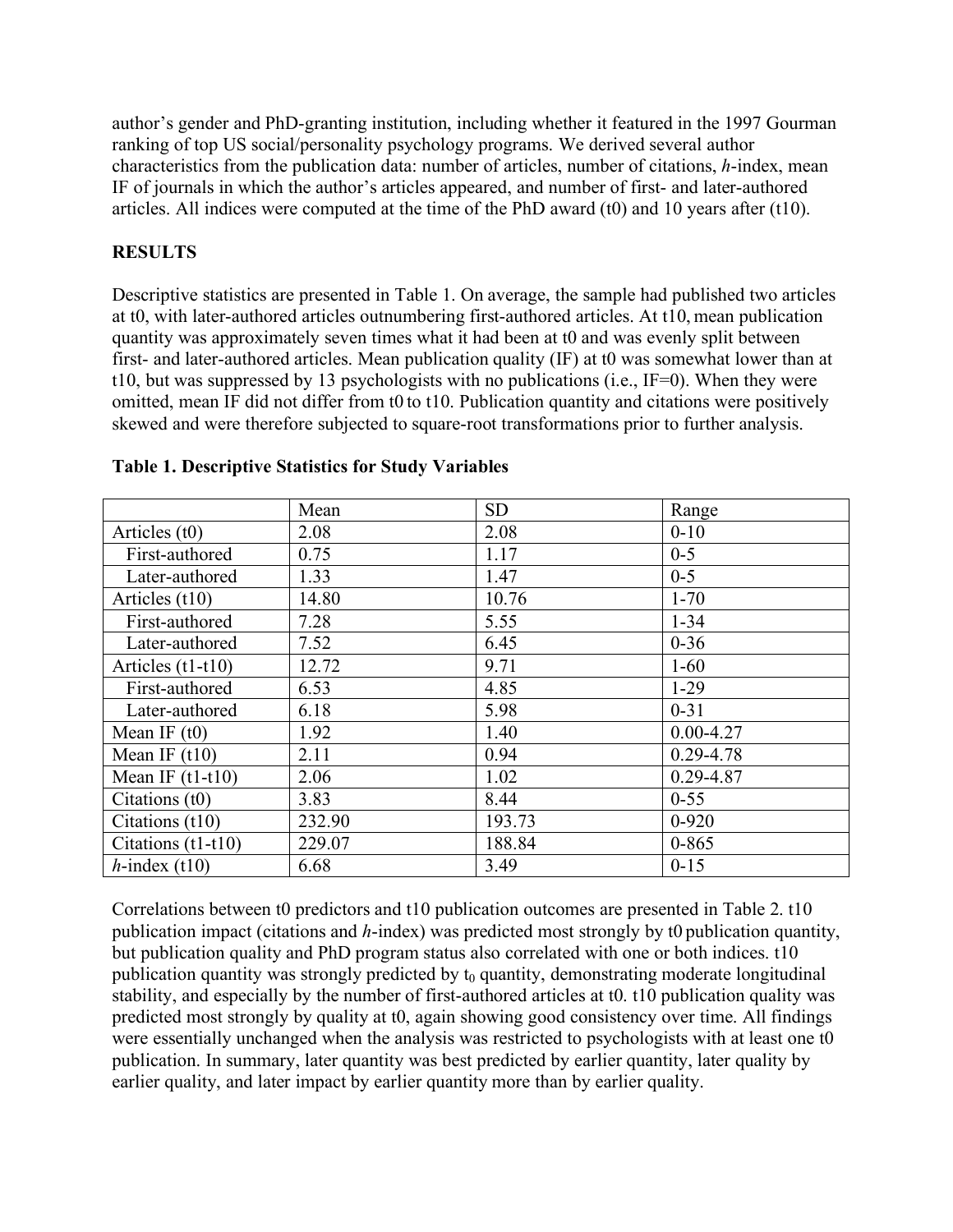| t0 predictors                                  | t10 citations | t10 $h$ -index | t10 articles | t10 mean IF |  |  |
|------------------------------------------------|---------------|----------------|--------------|-------------|--|--|
| Articles                                       | $.54***$      | $.51***$       | $.55***$     | .17         |  |  |
| First-authored                                 | $.44**$       | 49**           | $.54***$     | .05         |  |  |
| Later-authored                                 | $41**$        | $.34**$        | $.34**$      | .20         |  |  |
| Articles (if $>0$ ; $n=47$ )                   | $.56***$      | $.54***$       | $.66***$     | .03         |  |  |
| First-authored                                 | $45**$        | $52***$        | $63***$      | $-.05$      |  |  |
| Later-authored                                 | $.38**$       | .29            | $.36*$       | .08         |  |  |
| Mean IF                                        | $34**$        | .24            | .17          | $.46***$    |  |  |
| PhD program status                             | $.26*$        | $.32*$         | .22          | .19         |  |  |
| المتحرم والمنافس والمرابطة والمرابطة والمرابطة |               |                |              |             |  |  |

**Table 2. Correlations between t10 Publication Indices and t0 Predictors**

\*\*\* *p* < .001, \*\* *p* < .01, \* *p* < .05

To assess the independent contribution of the t0 indices to the t10 publication outcomes, a series of multiple regression analyses was conducted (see Table 3). Non-redundant predictors were included and gender was entered as a control variable. Number of citations at t10 was predicted only by t0 publication quantity. The *h*-index was predicted best by t0 publication quantity and to a lesser extent by PhD program status. Publication quantity at t10 was predicted only by publication quantity at t0, and publication quality at t10 was predicted only by quality at t0. In every case where t0 publication quantity predicted later outcomes, the number of first-authored articles had a stronger effect than the number of later-authored articles. Gender was unrelated to all outcomes.

**Table 3. Summary of Regression Analyses (standardized beta coefficients) Predicting t10 Publication Indices with t0 Indices**

| t0 predictors           | t10 citations | t10 $h$ -index | t10 articles | t10 mean IF |
|-------------------------|---------------|----------------|--------------|-------------|
| First-authored articles | $33*$         | $.40**$        | $47***$      | $-.03$      |
| Later-authored articles | $27*$         | .23            | $.26*$       | .00         |
| Mean IF                 |               | .00            | $-.08$       | $.45**$     |
| Gender                  | .03           | .06            | .08          | $-.10$      |
| PhD program status      | .16           | $.25*$         | .15          | .08         |
|                         | .59           | .60            | .61          | .48         |
|                         |               |                |              |             |

\*\*\* *p* < .001, \*\* *p* < .01, \* *p* < .05

#### **DISCUSSION**

Our findings imply that early promise does indeed predict later scientific achievement as assessed by standard bibliometric indices. Publication record at the time of the PhD was moderately associated with publication record ten years later, when members of our sample were seasoned academics. However, these associations did not reflect a unidimensional tendency for better earlier records to predict better later records. Researchers who later published a large quantity of articles had earlier been relatively productive, but they had not produced work of relatively high quality. Similarly, researchers who later published work of relatively high quality had done the same ten years earlier, but had not been unusually productive. Publication quantity and quality were consistent over time, but relatively independent.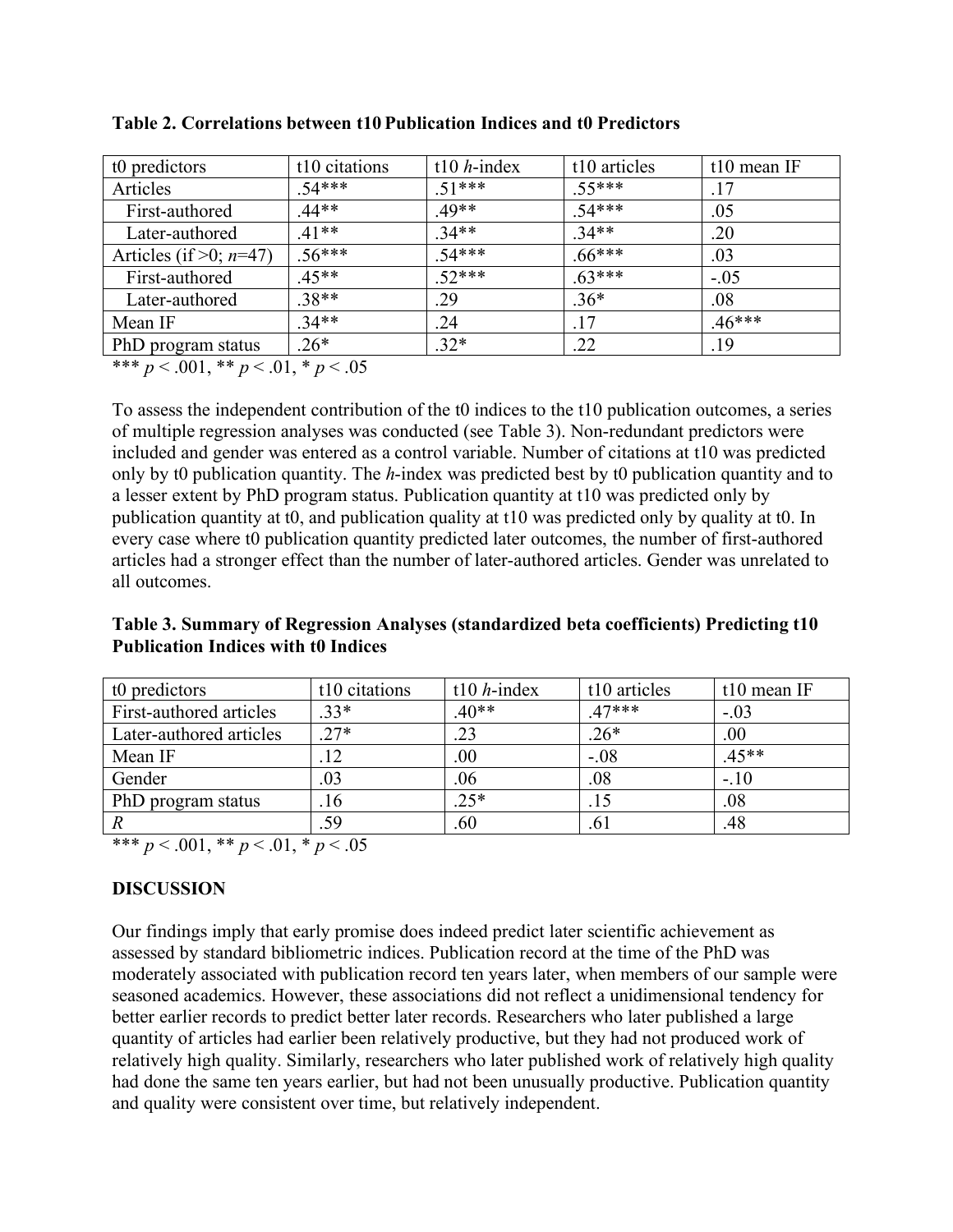Impact, whether assessed by citations or the *h*-index, is perhaps a more important publication outcome. It is usually taken as a summary of a researcher's scientific influence that combines quantity and quality. The same impact can be achieved by publishing many lower-quality items or fewer higher-quality items. However, our findings suggest that quantity plays a much larger role in predicting impact. Publication quality at the time of the PhD had no independent association with later citations or *h*-index, whereas publication quantity was strongly associated with both. Thus, although PhD students are often advised to publish in highly selective journals, their later scientific impact may be more potently predicted by how much they publish, not where they publish. Status in the field may be primarily a function of publishing in high-quality journals, and beginning researchers may strive to achieve it, but our findings suggest that this striving may sometimes be counterproductive or even self-defeating. Long-term impact may be better achieved by publishing more rather than publishing "better".

It also appears to matter not just how much PhD students publish, but what roles they play in their publications. Although being a later author is a more common experience for social psychology PhD students who go on to become faculty members, the articles on which they are first author are more indicative of their later scientific impact. Number of later-authored articles at the time of the PhD contributed independently to total citations ten years later but not to the *h*index, and in both cases the number of early first-authored articles was more strongly associated with later impact. Graduate students' participation in projects with multiple collaborators, and the social and scientific networking that this involves, may therefore be effective primarily to the extent that it affords opportunities to take the lead on publications rather than taking minor roles in them. Arguably, attempts to collaborate should focus selectively on enlisting others' help with self-initiated projects.

Early first-authored work may be especially predictive of later scientific impact because it reflects the beginning scientist's creativity, initiative, or drive to a greater extent than laterauthored work. It may equally represent the quality of mentoring given to the student, with more supportive advisors giving more opportunities for first authorship and the confidence and recognition that it brings. A third possibility is that PhD students who have first-authored papers are more likely to be hired into research-intensive departments that enable and expect later productivity. It is important to remember that scientific impact reflects social and institutional environments as much as personal dispositions, and that the work environments of our sample (e.g., research- or teaching-focused) are probably confounded with their early publication records.

The nature of our sample imposes some limitations on the study. It is essentially backwardlooking, starting with researchers who have succeeded in entering and remaining in academic employment and tracing their publication histories. An advantage of this approach is that all members of our sample have a shared trajectory of academic study and employment, and they are all professionally identified with their field. A disadvantage is that real-life predictive exercises are forward-looking. Many PhD graduates are not in academic employment 10 years post-PhD, and do not remain members of the research community. Different findings might emerge if a cohort of PhD graduates were followed prospectively for a decade, with many stepping off the academic path along the way. The logistical difficulties of this option, and the